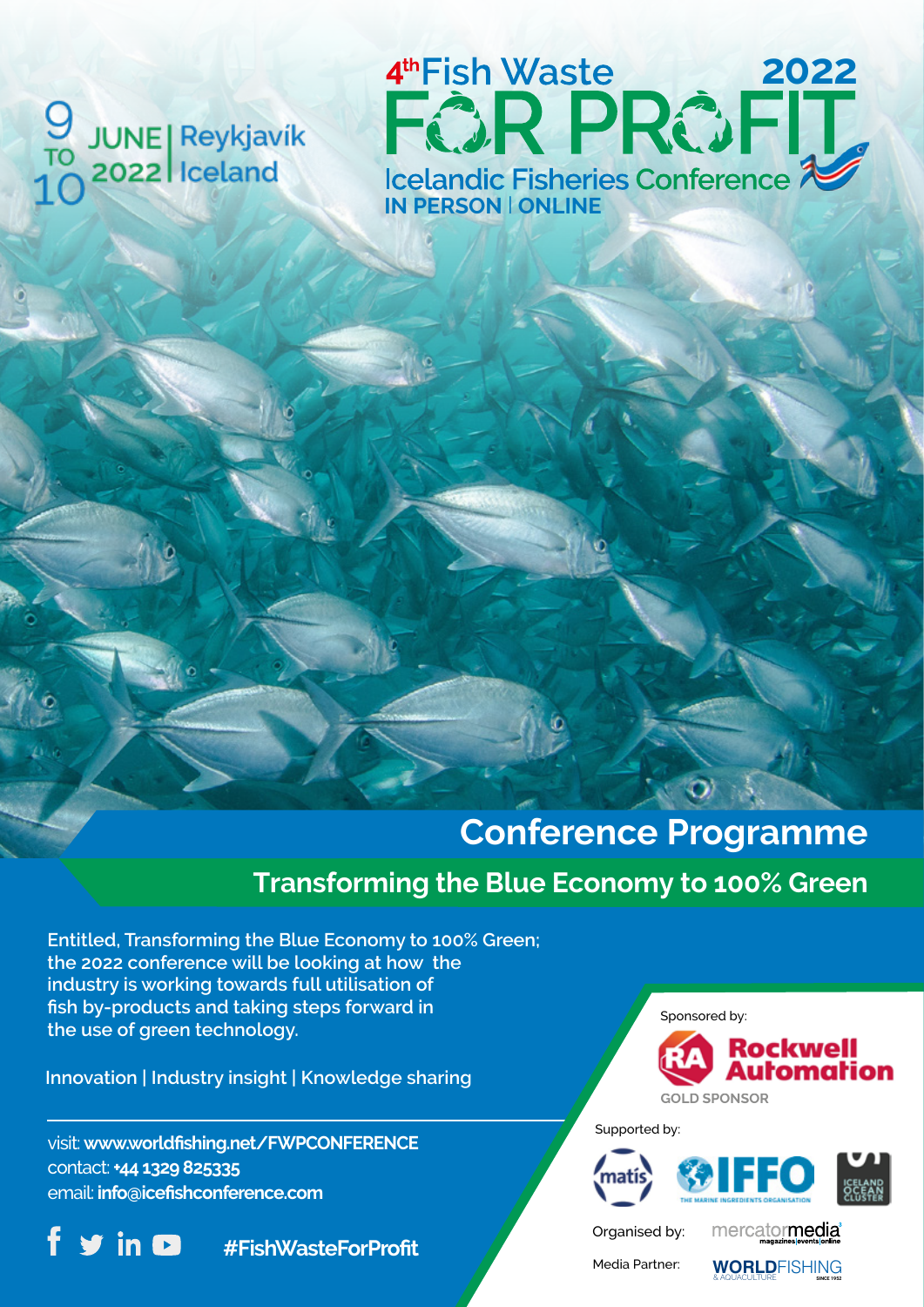### DAY ONE **– Thursday 9th June 2022**

- **08:45 Coffee & Registration**
- **09:15 Chairman's Welcome**  *Thor Sigfusson, Founder and Chairman, Iceland Ocean Cluster*
- **09:30 Gold Sponsor Welcome: Meeting customer needs with flexible manufacturing**  *Mads Laier, Team Lead Software & Control - Solution Consultant Network & Security, Rockwell Automation.*
- **09:40 Keynote Address: Iceland's Use of Captured Seafood By-Products**  *Jonas R. Vidarsson, Director of division of value creation, Matís*
- **10:00 Keynote Address: What role may byproducts play in the future of marine ingredients?** *Petter Johannessen, Director General, IFFO*
- **10:20 Q&A**
- **10:40 Coffee & Networking**

#### **SESSION 1: STRIVING TOWARDS 100% UTILISATION FOR DIFFERENT SPECIES**

- **11:10 Utilization of by-products in Greenland: Challenges, opportunities and innovation** *Ole Mejlholm, Team leader - Corporate Quality, Royal Greenland*
- **11:30 Opportunities and challenges for new value creation from farmed Atlantic salmon side streams: An Icelandic perspective**  *Alexandra Leeper, Ph.D. Student Division: Value Chain, Matis*
- **11:50 Striving towards 100% utilisation for cod** *Donna Fordyce, Chief Executive, Seafood Scotland*
- **12:10 Q&A**
- **12:30 Lunch & Networking**

#### **SESSION 2: TECHNOLOGY INNOVATION**

- **14:00 Co-Product Valorization Towards an industrial Implementation of innovative Food Processing Concepts to achieve 100% Utilization**  *Dennis Lohmann, Head of Product Management, Baader*
- **14:20 Adoption of technological innovations: lessons learned from the field** *Omar Riego Peñarubia, Food and Agriculture Organization (FAO), United Nations.*
- **14:40 Innovative Technology unleashing fish waste value potential** *Wenche Uksnay, Cluster Manager, NCE Blue Legasea.*
- **15:00 Q&A**
- **15:20 Coffee and Networking**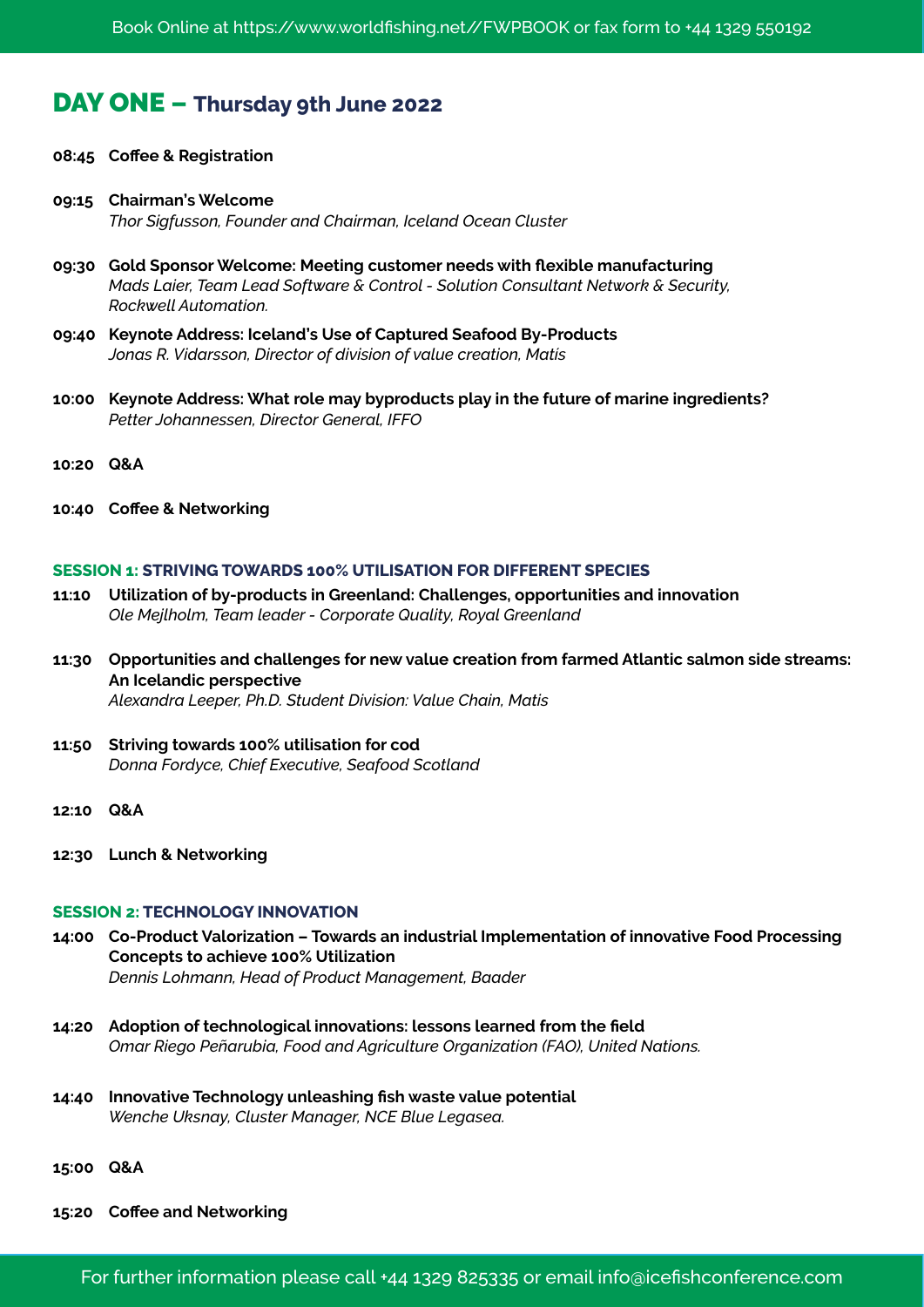#### **SESSION 3: KICK-STARTING INVESTMENT OPPORTUNITIES**

#### **15:40- Moderator: Thor Sigfusson**

**16:40** *Panellist will include: Erlingur Guðleifsson – Engineer, MBA Programme Davíð Lúðvíksson, Specialist, Rannis Jón Garðar Guðmundsson, Partner, MAR Advisors Dag Sletmo, Senior Vice President, DNB* 

**16:40 Q&A**

- **17:00 Chairman's Close**
- **17:10 End of Conference Day 1**
- **17:10-18:00 Networking and Drinks Reception**

#### DAY TWO **– Friday 10th June 2022**

- **09:00 Coffee & Registration**
- **09:30 Chairman's Opening & Summary of Day 1 Thor Sigfusson**

#### **SESSION 4: PIONEERING BY-PRODUCT UTILISATION – Panel discussion**

- **09:45 Sustainable approach towards salmon by-products bioeconomic potential**  *Isabel Cuenca Flores, Graduate student, The institution is Memorial University of Newfoundland*
- **09:55 Blood from aquaculture, a diamond in the rough**   *Runar G. Solstad, PhD, Nofima*
- **10:05 From fish waste to energy and organic fertilizer novel and proven technology**  *Dr. Arne Hj. Knap - Sterner*
- **10:15 High value special products towards commercialisation** *Joakko Hiidenhovi, Senior Scientist, Natural Resource Institute, Finland*
- **10:25 N-Atlantic pelagic fish oils originated from Herring and Mackerel The new exiting Natural fish oil source in times shortage** *Snorri Hreggvi Osson, CEO, Margildi*
- **10:35 Developing fish leather as a more sustainable material for fashion through water based digital inks, natural plant**  *Katrín María Káradóttir, Associate Professor, Fashion Iceland University of the Arts*
- **10:45 Coffee & Networking**
- **11:10 Panel Discussion with Speakers from Session 4**
- **12:20 Conference Wrap up Thor Sigfusson**
- **12:30 Lunch & Networking**

#### **14:00-16:00 Free time to visit the Icelandic Fisheries Exhibition**

For further information please call +44 1329 825335 or email info@icefishconference.com